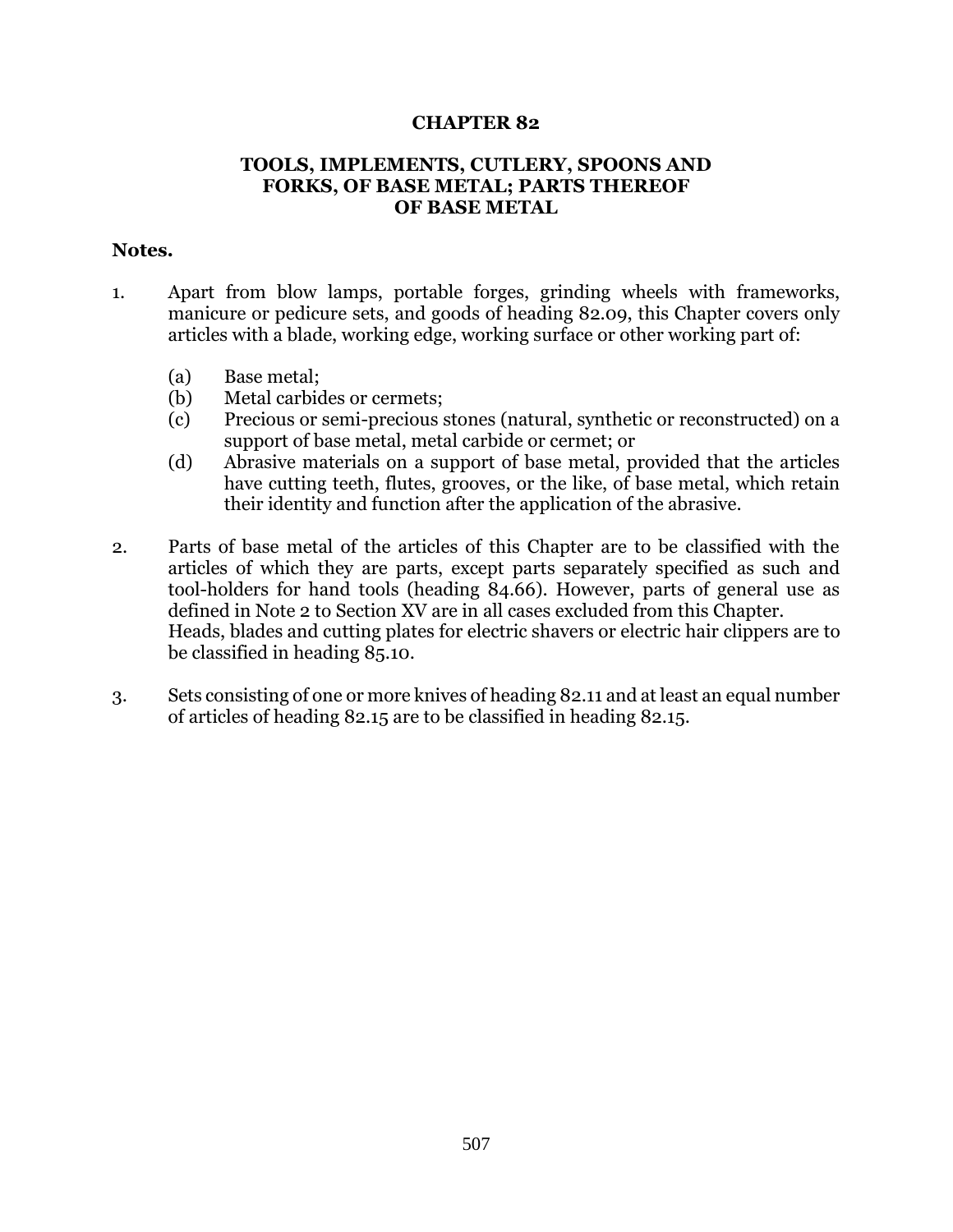| <b>HS</b> | <b>CET</b> | PR <sub>1</sub> | <b>DESCRIPTION OF GOODS</b>                                                                                                                                                                                                                                                                                         | <b>DUTY</b><br><b>RATE</b> | <b>UNIT</b>     | <b>SITC</b><br><b>REV4</b> |
|-----------|------------|-----------------|---------------------------------------------------------------------------------------------------------------------------------------------------------------------------------------------------------------------------------------------------------------------------------------------------------------------|----------------------------|-----------------|----------------------------|
| 82.01     |            |                 | Hand tools, the following: spades, shovels, mattocks,<br>picks, hoes, forks and rakes; axes, bill hooks and<br>similar hewing tools; secateurs and pruners of any<br>kind; scythes, sickles, hay knives, hedge shears,<br>timber wedges and other tools of a kind used in<br>agriculture, horticulture or forestry. |                            |                 |                            |
| 8201.10   | $00\,$     |                 | - Spades and shovels                                                                                                                                                                                                                                                                                                | Free                       | kg              | 695.11                     |
| 8201.30   | $00\,$     |                 | - Mattocks, picks, hoes and rakes:                                                                                                                                                                                                                                                                                  |                            |                 |                            |
| 8201.30   | 10         |                 | --- Mattocks                                                                                                                                                                                                                                                                                                        | Free                       | kg&u            | 695.131                    |
| 8201.30   | 20         |                 | --- Picks                                                                                                                                                                                                                                                                                                           | Free                       | kg&u            | 695.132                    |
| 8201.30   | 30         |                 | $---$ Hoes                                                                                                                                                                                                                                                                                                          | Free                       | kg&u            | 695.133                    |
| 8201.30   | 90         |                 | --- Rakes                                                                                                                                                                                                                                                                                                           | Free                       | kg&u            | 695.134                    |
| 8201.40   | $00\,$     |                 | - Axes, bill hooks and similar hewing tools:                                                                                                                                                                                                                                                                        |                            |                 |                            |
| 8201.40   | 10         |                 | $---$ <b>Axes</b>                                                                                                                                                                                                                                                                                                   | Free                       | kg&u            | 695.141                    |
| 8201.40   | 20         |                 | --- Machetes (cutlasses)                                                                                                                                                                                                                                                                                            | Free                       | kg&u            | 695.142                    |
| 8201.40   | 90         |                 | $--$ Other                                                                                                                                                                                                                                                                                                          | Free                       | kg&u            | 695.149                    |
| 8201.50   | 00         |                 | - Secateurs and similar one-handed pruners and shears<br>(including poultry shears)                                                                                                                                                                                                                                 | Free                       | kg              | 695.15                     |
| 8201.60   | 00         |                 | - Hedge shears, two-handed pruning shears and<br>similar two-handed shears                                                                                                                                                                                                                                          | Free                       | kg              | 695.16                     |
| 8201.90   | $00\,$     |                 | - Other hand tools of a kind used in agriculture,<br>horticulture or forestry                                                                                                                                                                                                                                       | Free                       | kg <sub>2</sub> | 695.19                     |
| 82.02     |            |                 | Hand saws; blades for saws of all kinds (including<br>slitting, slotting or toothless saw blades).                                                                                                                                                                                                                  |                            |                 |                            |
| 8202.10   | 00         |                 | - Hand saws                                                                                                                                                                                                                                                                                                         | 5%                         | kg              | 695.21                     |
| 8202.20   | $00\,$     |                 | - Band saw blades                                                                                                                                                                                                                                                                                                   | 5%                         | kg              | 695.51                     |
| 8202.30   | $00\,$     |                 | - Circular saw blades (including slitting or slotting<br>saw blades):                                                                                                                                                                                                                                               |                            |                 |                            |
| 8202.31   | $00\,$     |                 | - - With working part of steel                                                                                                                                                                                                                                                                                      | 5%                         | kg              | 695.52                     |
| 8202.39   | $00\,$     |                 | - - Other, including parts                                                                                                                                                                                                                                                                                          | 5%                         | kg              | 695.53                     |
| 8202.40   | $00\,$     |                 | - Chain saw blades                                                                                                                                                                                                                                                                                                  | 5%                         | kg              | 695.54                     |
| 8202.90   | 90         |                 | - Other saw blades:                                                                                                                                                                                                                                                                                                 |                            |                 |                            |
| 8202.91   | $00\,$     |                 | - - Straight saw blades, for working metal                                                                                                                                                                                                                                                                          | 5%                         | kg              | 695.55                     |
| 8202.99   | $00\,$     |                 | - - Other                                                                                                                                                                                                                                                                                                           | 5%                         | kg              | 695.59                     |
| 82.03     |            |                 | Files, rasps, pliers (including cutting pliers),<br>pincers, tweezers, metal cutting shears, pipe-cutters,<br>bolt croppers, perforating punches and similar<br>hand tools.                                                                                                                                         |                            |                 |                            |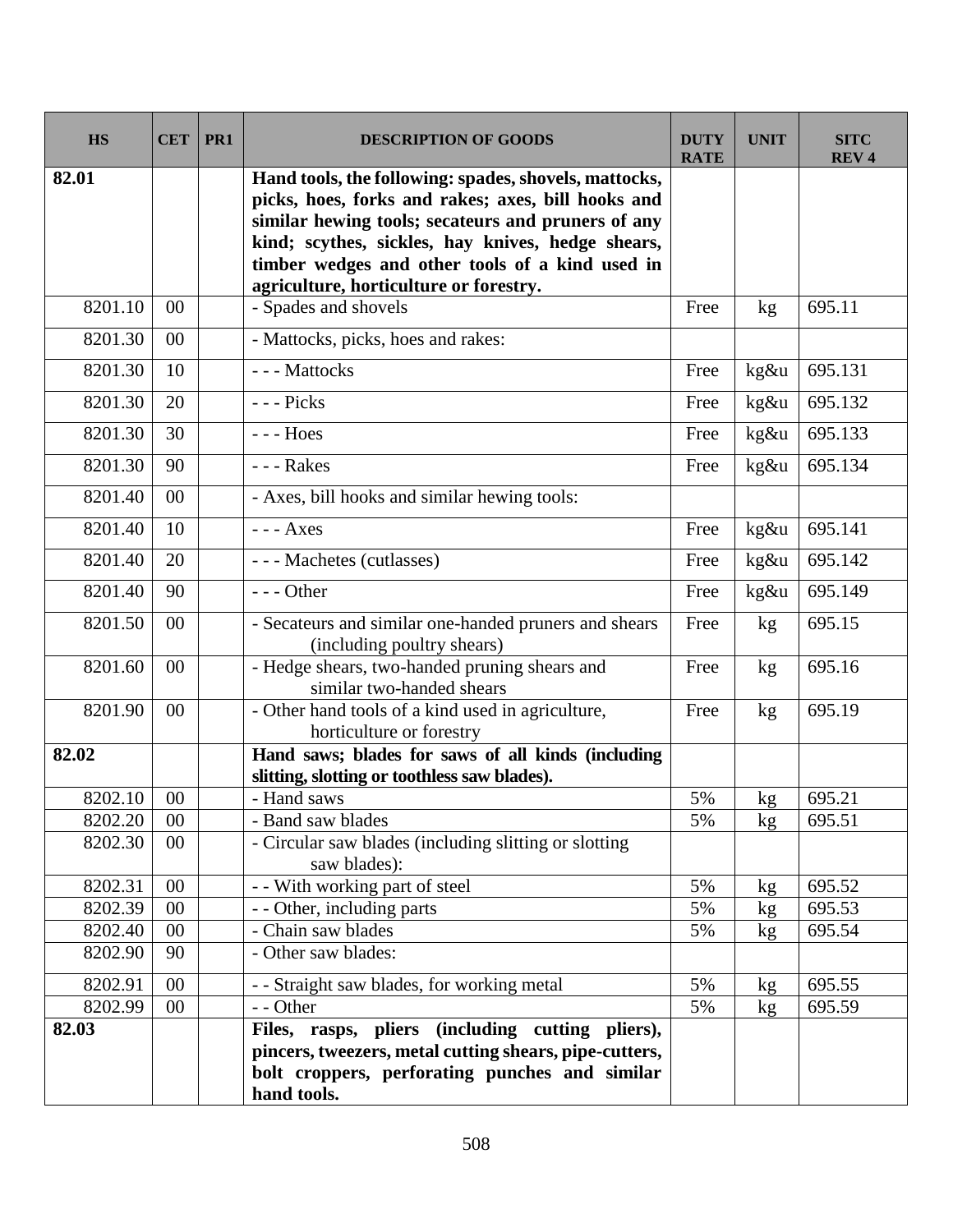| <b>HS</b> | <b>CET</b> | PR1    | <b>DESCRIPTION OF GOODS</b>                                                                                                                                                                                                                                                                                    | <b>DUTY</b><br><b>RATE</b> | <b>UNIT</b> | <b>SITC</b><br><b>REV4</b> |
|-----------|------------|--------|----------------------------------------------------------------------------------------------------------------------------------------------------------------------------------------------------------------------------------------------------------------------------------------------------------------|----------------------------|-------------|----------------------------|
| 8203.10   | 00         |        | - Files, rasps and similar tools                                                                                                                                                                                                                                                                               | 5%                         | kg          | 695.22                     |
| 8203.20   | 00         |        | - Pliers (including cutting pliers), pincers, tweezers<br>and similar tools                                                                                                                                                                                                                                    | 5%                         | kg          | 695.231                    |
| 8203.30   | $00\,$     |        | - Metal cutting shears and similar tools                                                                                                                                                                                                                                                                       | 5%                         | kg          | 695.232                    |
| 8203.40   | 00         |        | - Pipe-cutters, bolt croppers, perforating punches and<br>similar tools                                                                                                                                                                                                                                        | 5%                         | kg          | 695.234                    |
| 82.04     |            |        | Hand-operated spanners and wrenches (including<br>torque meter wrenches but not including tap<br>wrenches); interchangeable spanner sockets, with<br>or without handles.                                                                                                                                       |                            |             |                            |
| 8204.10   | 00         |        | - Hand-operated spanners and wrenches:                                                                                                                                                                                                                                                                         |                            |             |                            |
| 8204.11   | 00         |        | - - Non-adjustable                                                                                                                                                                                                                                                                                             | 5%                         | kg          | 695.31                     |
| 8204.12   | 00         |        | - - Adjustable                                                                                                                                                                                                                                                                                                 | 5%                         | kg          | 695.32                     |
| 8204.20   | 00         |        | - Interchangeable spanner sockets, with or without<br>handles                                                                                                                                                                                                                                                  | 5%                         | kg          | 695.33                     |
| 82.05     |            |        | Hand tools (including glaziers' diamonds), not<br>elsewhere specified or included; blow lamps; vices,<br>clamps and the like, other than accessories for and<br>parts of, machine-tools or water-jet cutting<br>machines; anvils; portable forges; hand or pedal-<br>operated grinding wheels with frameworks. |                            |             |                            |
| 8205.10   | 00         |        | - Drilling, threading or tapping tools                                                                                                                                                                                                                                                                         | 5%                         | kg          | 695.41                     |
| 8205.20   | 00         |        | - Hammers and sledge hammers                                                                                                                                                                                                                                                                                   | 5%                         | kg          | 695.42                     |
| 8205.30   | 00         |        | - Planes, chisels, gouges and similar cutting tools for<br>working wood                                                                                                                                                                                                                                        | 5%                         | kg          | 695.43                     |
| 8205.40   | 00         |        | - Screwdrivers                                                                                                                                                                                                                                                                                                 | 5%                         | kg          | 695.44                     |
| 8205.50   | 00         |        | - Other hand tools (including glaziers' diamonds):                                                                                                                                                                                                                                                             |                            |             |                            |
| 8205.51   | 00         |        | - - Household tools:                                                                                                                                                                                                                                                                                           |                            |             |                            |
| 8205.51   | $00\,$     | $10\,$ | Gaff                                                                                                                                                                                                                                                                                                           | 5%                         | kg          | 695.45                     |
| 8205.51   | 00         | 90     | Other                                                                                                                                                                                                                                                                                                          | 20%                        | kg          | 695.45                     |
| 8205.59   | 00         |        | - - Other                                                                                                                                                                                                                                                                                                      | 5%                         | kg          | 695.461                    |
| 8205.60   | 00         |        | - Blow lamps                                                                                                                                                                                                                                                                                                   | 5%                         | kg          | 695.462                    |
| 8205.70   | 00         |        | - Vices, clamps and the like                                                                                                                                                                                                                                                                                   | 5%                         | kg          | 695.47                     |
| 8205.90   | 00         |        | - Other, including sets of articles of two or more<br>subheadings of this heading                                                                                                                                                                                                                              | 5%                         | kg          | 695.49                     |
| 82.06     |            |        | Tools of two or more of the headings 82.02 to 82.05,                                                                                                                                                                                                                                                           |                            |             |                            |
|           |            |        | put up in sets for retail sale.                                                                                                                                                                                                                                                                                |                            |             |                            |
| 8206.00   | 10         |        | --- Household tools                                                                                                                                                                                                                                                                                            | 20%                        | kg          | 695.71                     |
| 8206.00   | 90         |        | $--$ Other                                                                                                                                                                                                                                                                                                     | 5%                         | kg          | 695.79                     |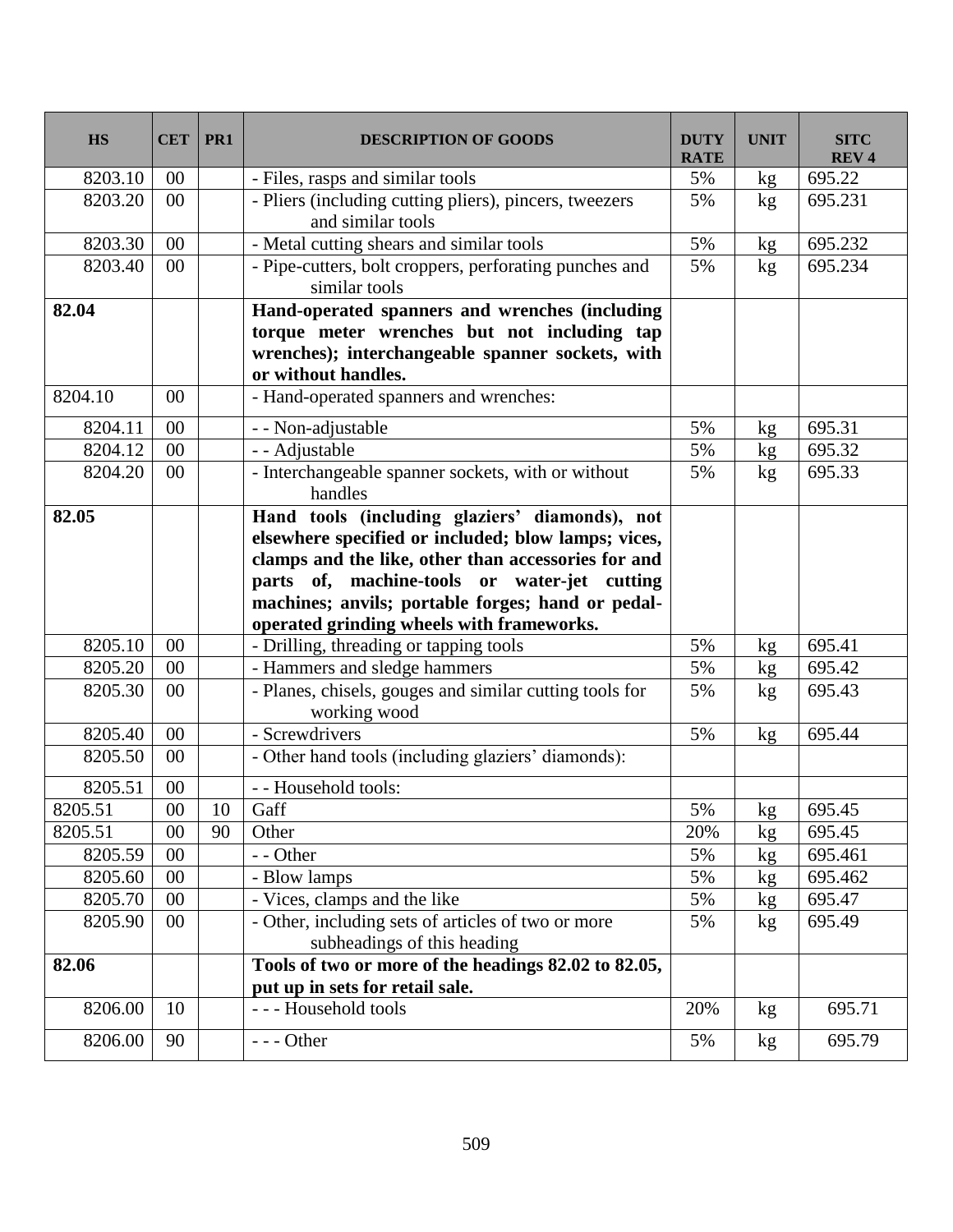| <b>HS</b>          | <b>CET</b> | PR1 | <b>DESCRIPTION OF GOODS</b>                                                                                                                                                                                                                                                                                          | <b>DUTY</b><br><b>RATE</b> | <b>UNIT</b> | <b>SITC</b><br><b>REV4</b> |
|--------------------|------------|-----|----------------------------------------------------------------------------------------------------------------------------------------------------------------------------------------------------------------------------------------------------------------------------------------------------------------------|----------------------------|-------------|----------------------------|
| 82.07              |            |     | Interchangeable tools for hand tools, whether or not<br>power-operated, or for machine-tools (for example,<br>for pressing, stamping, punching,<br>tapping,<br>threading, drilling, boring, broaching, milling,<br>turning or screw driving), including dies for<br>drawing or extruding metal, and rock drilling or |                            |             |                            |
| 8207.10            | 10         |     | earth boring tools.<br>- Rock drilling or earth boring tools:                                                                                                                                                                                                                                                        |                            |             |                            |
|                    |            |     |                                                                                                                                                                                                                                                                                                                      |                            |             |                            |
| 8207.13            | $00\,$     |     | - - With working part of cermets                                                                                                                                                                                                                                                                                     | 5%                         | kg          | 695.631                    |
| 8207.19            | 00<br>00   |     | - - Other, including parts                                                                                                                                                                                                                                                                                           | 5%                         | kg          | 695.639                    |
| 8207.20<br>8207.30 | 00         |     | - Dies for drawing or extruding metal<br>- Tools for pressing, stamping or punching                                                                                                                                                                                                                                  | 5%<br>5%                   | kg          | 695.641<br>695.642         |
| 8207.40            | 00         |     | - Tools for tapping or threading                                                                                                                                                                                                                                                                                     | 5%                         | kg          | 695.643                    |
| 8207.50            | 00         |     | - Tools for drilling, other than for rock drilling                                                                                                                                                                                                                                                                   | 5%                         | kg<br>kg    | 695.644                    |
| 8207.60            | $00\,$     |     | - Tools for boring or broaching                                                                                                                                                                                                                                                                                      | 5%                         | kg          | 695.645                    |
| 8207.70            | 00         |     | - Tools for milling                                                                                                                                                                                                                                                                                                  | 5%                         | kg          | 695.646                    |
| 8207.80            | 00         |     | - Tools for turning                                                                                                                                                                                                                                                                                                  | 5%                         | kg          | 695.747                    |
| 8207.90            | 00         |     | - Other interchangeable tools                                                                                                                                                                                                                                                                                        | 5%                         | kg          | 695.649                    |
| 82.08              |            |     | Knives and cutting blades, for machines or for                                                                                                                                                                                                                                                                       |                            |             |                            |
|                    |            |     | mechanical appliances.                                                                                                                                                                                                                                                                                               |                            |             |                            |
| 8208.10            | $00\,$     |     | - For metal working                                                                                                                                                                                                                                                                                                  | 5%                         | kg          | 695.611                    |
| 8208.20            | 00         |     | - For wood working                                                                                                                                                                                                                                                                                                   | 5%                         | kg          | 695.612                    |
| 8208.30            | 00         |     | - For kitchen appliances or for machines used by the<br>food industry:                                                                                                                                                                                                                                               |                            |             |                            |
| 8208.30            | 10         |     | - - - For kitchen appliances                                                                                                                                                                                                                                                                                         | 5%                         | kg          | 695.613                    |
| 8208.30            | 90         |     | $--- Other$                                                                                                                                                                                                                                                                                                          | 5%                         | kg          | 695.614                    |
| 8208.40            | 00         |     | - For agricultural, horticultural or forestry machines:                                                                                                                                                                                                                                                              |                            |             |                            |
| 8208.40            | 10         |     | - - For lawn mowers                                                                                                                                                                                                                                                                                                  | 5%                         | kg          | 695.615                    |
| 8208.40            | 90         |     | $--- Other$                                                                                                                                                                                                                                                                                                          | 5%                         | kg          | 695.616                    |
| 8208.90            | $00\,$     |     | - Other                                                                                                                                                                                                                                                                                                              | 5%                         | kg          | 695.619                    |
| 8209.00            | 00         |     | Plates, sticks, tips and the like for tools, unmounted,<br>of cermets.                                                                                                                                                                                                                                               | 5%                         | kg          | 695.62                     |
| 82.10              |            |     | Hand-operated mechanical appliances, weighing 10<br>kg or less, used in the preparation, conditioning or<br>serving of food or drink.                                                                                                                                                                                |                            |             |                            |
| 8210.00            | 10         |     | --- Coffee-mills                                                                                                                                                                                                                                                                                                     | 20%                        | kg          | 697.811                    |
| 8210.00            | 20         |     | --- Mincers                                                                                                                                                                                                                                                                                                          | 20%                        | kg          | 697.812                    |
| 8210.00            | 30         |     | --- Juice extractors                                                                                                                                                                                                                                                                                                 | 20%                        | kg          | 697.813                    |
| 8210.00            | 40         |     | --- Ice cream freezers                                                                                                                                                                                                                                                                                               | 20%                        | kg          | 697.814                    |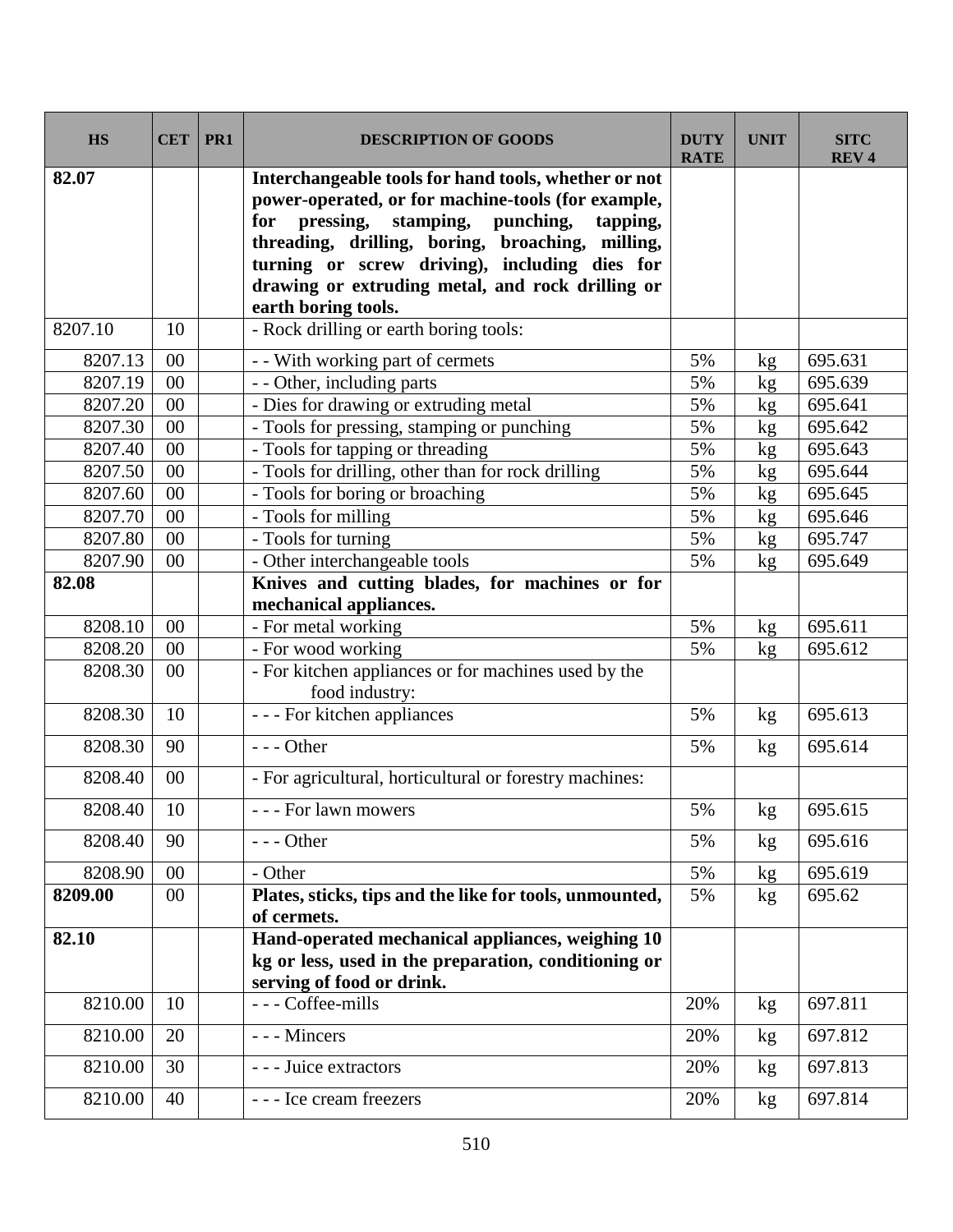| <b>HS</b> | <b>CET</b> | PR1 | <b>DESCRIPTION OF GOODS</b>                                                                                                                                                                                  | <b>DUTY</b><br><b>RATE</b> | <b>UNIT</b> | <b>SITC</b><br><b>REV4</b> |
|-----------|------------|-----|--------------------------------------------------------------------------------------------------------------------------------------------------------------------------------------------------------------|----------------------------|-------------|----------------------------|
| 8210.00   | 90         |     | $--$ Other                                                                                                                                                                                                   | 20%                        | kg          | 697.819                    |
| 82.11     |            |     | Knives with cutting blades, serrated or not<br>(including pruning knives), other than knives of<br>heading 82.08, and blades therefor.                                                                       |                            |             |                            |
| 8211.10   | 00         |     | - Sets of assorted articles                                                                                                                                                                                  | 20%                        | kg&u        | 696.81                     |
| 8211.90   | 00         |     | - Other:                                                                                                                                                                                                     |                            |             |                            |
| 8211.91   | $00\,$     |     | - - Table knives having fixed blades                                                                                                                                                                         | 20%                        | $kg\&u$     | 696.82                     |
| 8211.92   | 00         |     | - - Other knives having fixed blades:                                                                                                                                                                        |                            |             |                            |
| 8211.92   | 10         |     | --- Household                                                                                                                                                                                                | 20%                        | kg&u        | 696.83                     |
| 8211.92   | 90         |     | $--$ Other                                                                                                                                                                                                   | 5%                         | kg&u        | 696.84                     |
| 8211.93   | $00\,$     |     | - - Knives having other than fixed blades:                                                                                                                                                                   |                            |             |                            |
| 8211.93   | 10         |     | --- Table and other household                                                                                                                                                                                | 20%                        | kg&u        | 696.85                     |
| 8211.93   | 90         |     | $--$ Other                                                                                                                                                                                                   | 5%                         | kg&u        | 696.86                     |
| 8211.94   | $00\,$     |     | - - Blades:                                                                                                                                                                                                  |                            |             |                            |
| 8211.94   | 10         |     | --- For table and other household knives                                                                                                                                                                     | 20%                        | kg          | 696.87                     |
| 8211.94   | 90         |     | $--$ Other                                                                                                                                                                                                   | 5%                         | kg          | 696.88                     |
| 8211.95   | $00\,$     |     | - - Handles of base metal:                                                                                                                                                                                   |                            |             |                            |
| 8211.95   | 10         |     | --- For table and other household knives                                                                                                                                                                     | 20%                        | kg          | 696.891                    |
| 8211.95   | 90         |     | $--$ Other                                                                                                                                                                                                   | 20%                        | kg          | 696.899                    |
| 82.12     |            |     | Razors and razor blades (including razor blade<br>blanks in strips).                                                                                                                                         |                            |             |                            |
| 8212.10   | 00         |     | - Razors                                                                                                                                                                                                     | 20%                        | kg&u        | 696.31                     |
| 8212.20   | 00         |     | - Safety razor blades including razor blade blanks in<br>strips:                                                                                                                                             |                            |             |                            |
| 8212.20   | 10         |     | --- Safety razor blades                                                                                                                                                                                      | 20%                        | kg&u        | 696.351                    |
| 8212.20   | 90         |     | $--$ Other                                                                                                                                                                                                   | 5%                         | kg&u        | 696.359                    |
| 8212.90   | $00\,$     |     | - Other parts                                                                                                                                                                                                | 20%                        | kg          | 696.38                     |
| 82.13     |            |     | Scissors, tailors' shears and similar shears, and<br>blades therefor.                                                                                                                                        |                            |             |                            |
| 8213.00   | 10         |     | --- Tailors' and dressmakers' shears                                                                                                                                                                         | 5%                         | kg          | 696.41                     |
| 8213.00   | 90         |     | $--$ Other                                                                                                                                                                                                   | 5%                         | kg          | 696.49                     |
| 82.14     |            |     | Other articles of cutlery (for example, hair clippers,<br>butchers' or kitchen cleavers, choppers and mincing<br>knives, paper knives); manicure or pedicure sets<br>and instruments (including nail files). |                            |             |                            |